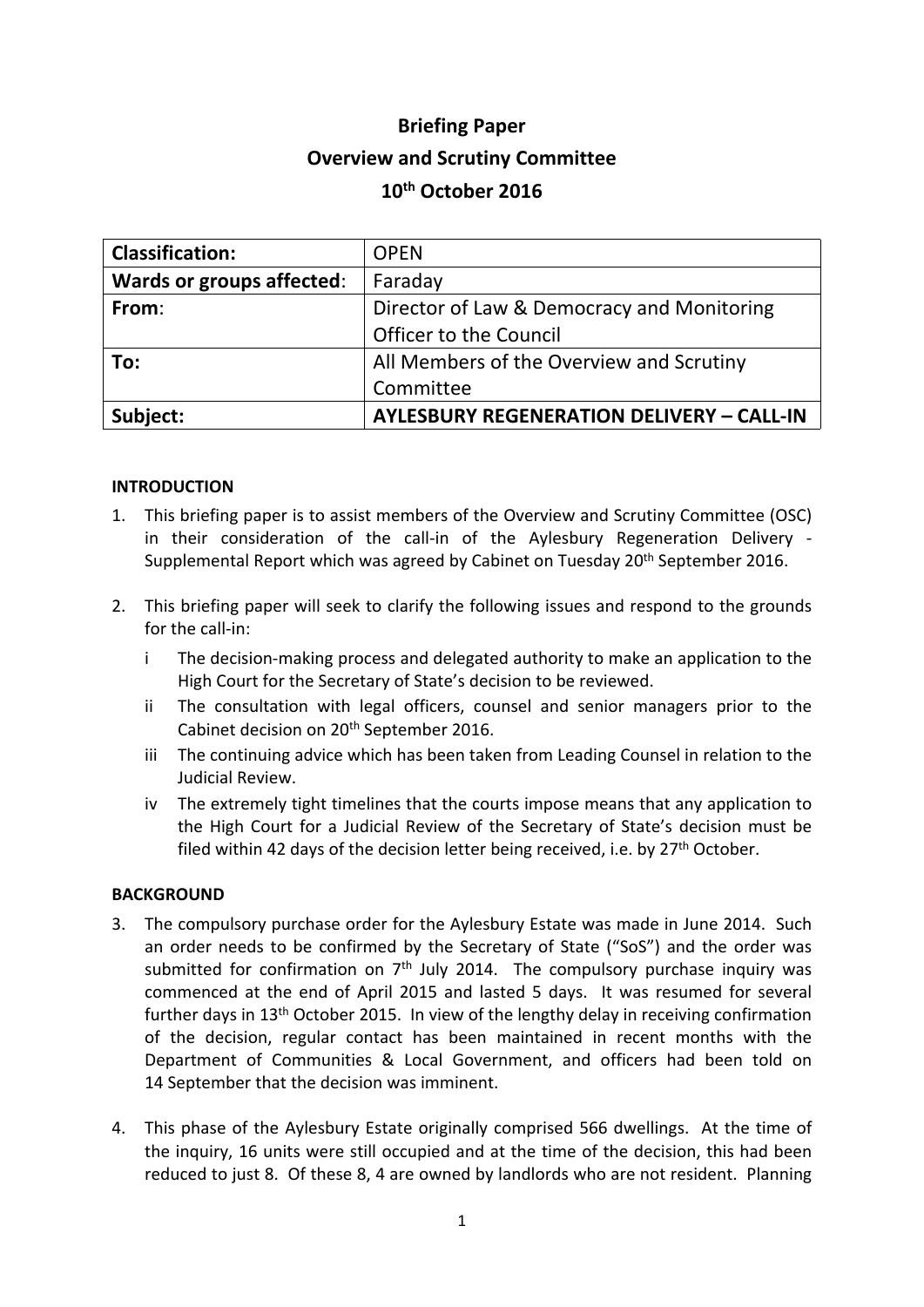permission has been obtained for a redevelopment of 830 dwellings representing an increase of 264.

5. On Friday 16<sup>th</sup> September 2016 (at 13:02), the council received by way of email the decision of the Secretary of State in relation to the council's application for a Compulsory Purchase Order (CPO) of the Aylesbury Estate Site 1B-1C. The letter stated:

*'The Secretary of State has therefore decided to accept the Inspector's recommendation not to confirm the London Borough of Southwark's (Aylesbury Estate Site 1B-1C) Compulsory Purchase Order 2014.'*

- 6. As arrival of the incoming email was being closely monitored, on receipt of the decision letter and Inspector's Report, both documents were immediately passed to the Head of Regeneration South who in turn passed it to the Regeneration Team. The outcome was separately sent to senior officers. Internally, the decision was reviewed by the Head of Regeneration & Development (Legal Services), Jon Gorst, and sent immediately on receipt to counsel Melissa Murphy for an initial opinion. The outcome of the inquiry was clearly a disappointment as it has the potential to delay or derail a significant regeneration scheme, but an early review of the reasons given highlighted the following inconsistencies/inaccuracies by the SoS and/or the Inspector:
	- The perceived failure to negotiate however arrangements had been made for negotiations for 550 out of 556 of the occupiers by the time of the inquiry. Compensation has been offered in accordance with the statutory limitations and it therefore appears that the SoS has, without warning, introduced a broader policy test concerning the adequacy of compensation.
	- The approach to well-being which seemed to concentrate on individuals rather than the area.
	- Reference to daylight and sunlight issues which were not discussed at all at the inquiry but which had been considered in detail at the meeting of the Planning Committee.
	- The perceived interference with Human Rights. For a CPO decision to fail on this ground is highly unusual as normally the award of compensation would address any human rights implications, thus enabling a fair balance to be struck between the public interest and the interests of those affected.
	- The contradiction between the finding in the Inspector's report that there was no breach of the Public Sector Equality Duty and the SoS' finding that there would be significant negative impacts on protected groups if the CPO was confirmed. This seems even more surprising when it was the Inspector who heard the equalities evidence and the SoS had many months to ask for further detail but did not choose to do so before disagreeing with the Inspector.
- 7. Legal officers were aware that the SoS had been overruled in another London regeneration case earlier this year where he had chosen not to confirm the recommendation contained within the Inspector's report. This was the development at Shepherd's Bush Market where local businesses challenged the SoS' ruling and the Court of Appeal quashed his decision on the basis that he had not given adequate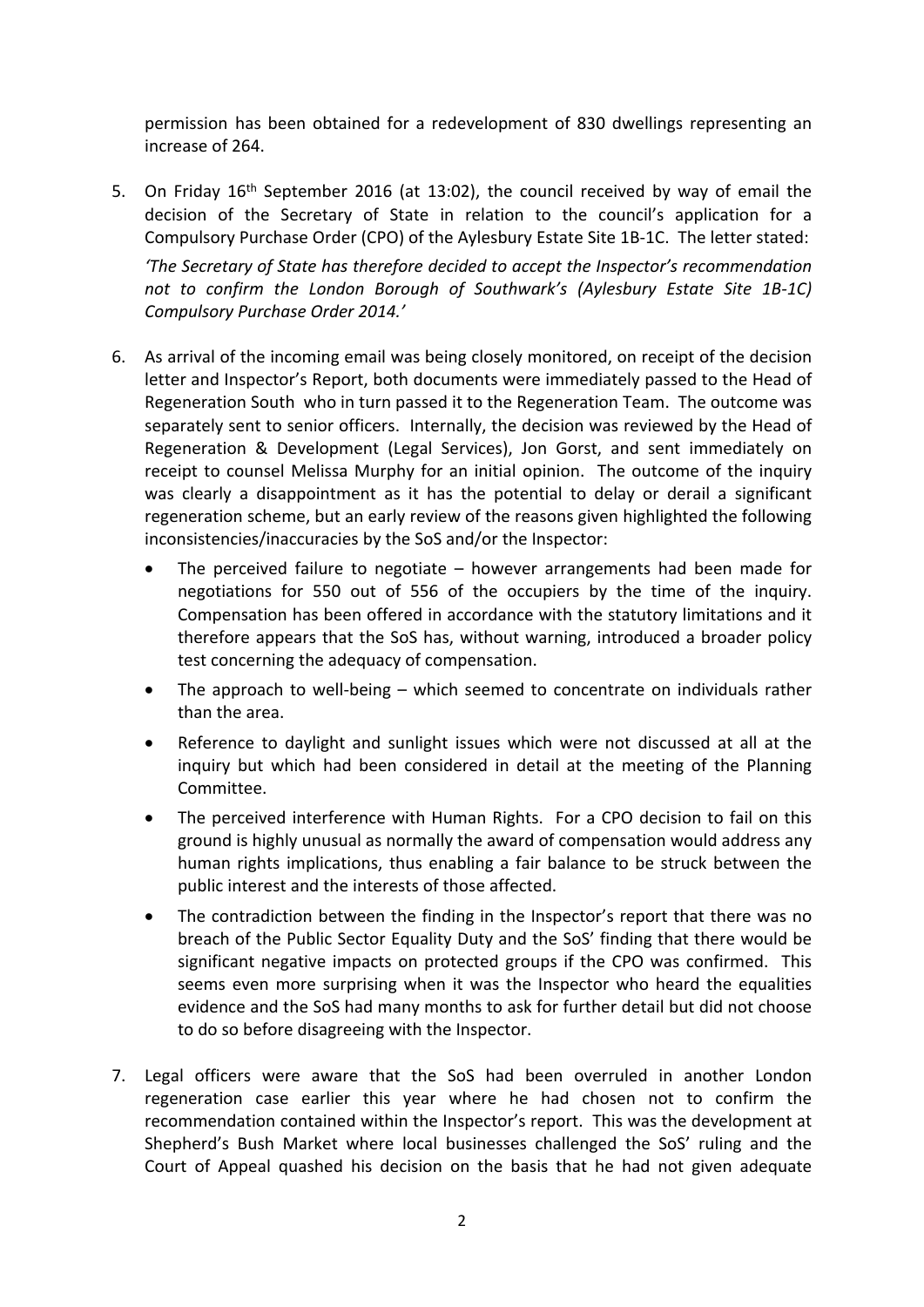reasons as to why he had chosen not to follow the Inspector's reasoning. The fact that the Aylesbury decision was taking so many months suggested that the decision was not only highly marginal but also that there was concern over a similar reversal. Because of the contradictions and the significant emphasis in the decision on matters which were given little or no attention at the inquiry, it was apparent to legal officers that there were grounds to challenge the SoS decision not to confirm the CPO. Whilst the task of overturning a decision of the Secretary of State will inevitably be a difficult one, there does seem to be a number of clear flaws in the steps that have been taken. Initial discussions with counsel confirmed our assessment that there appeared to be good grounds to challenge the decision.

## **Consultation and advice to Members and Senior Officers**

- 8. Due to the significant implications of the decision for the council, a meeting was scheduled for Monday 19<sup>th</sup> September 2016 to discuss the decision of the SoS, consider the legal advice from officers and counsel, and consider the options open to the council. The meeting was attended by Jon Gorst, the Chief Executive, Leader of the Council, Cabinet Member, Director of Regeneration, Strategic Director for Housing & Modernise, the Monitoring Officer and officers from the Chief Executive's Department and Regeneration Team.
- 9. Following a detailed discussion, consideration of the options available to the council and legal advice from the Monitoring Officer, the following was agreed:
	- A supplemental report would be presented to Cabinet on 20<sup>th</sup> September 2016 detailing further recommendations in response to the Secretary of State's decision.
	- The council will make an application to the High Court for leave to bring a claim asking that the Secretary of State's decision be reviewed.
	- The council will instruct a leading QC to further advise on the merits of our claim and represent the council in Judicial Review proceedings in the High Court.

### **Supplemental Cabinet Report and Decisions under the Constitution**

- 10. In accordance with the provisions of the Constitution the Supplemental report to Cabinet provided Reasons for Urgency and Reasons for Lateness.
- 11. Recommendation 2(d) of the report, that the council should make an application to the High Court, is drafted to clearly suggest that the decision to make such an application to the High Court is a matter for the Council; under the Constitution this is not correct.
- 12. Paragraph 10.3 of the Constitution explains the functions of the Monitoring Officer:
	- a) **Legal proceedings**. The Monitoring Officer is authorised to institute, defend or participate in any legal proceedings in any case where such action is necessary to give effect to decisions of the council or in any case where he/she considers that such action is necessary to protect the council's interests.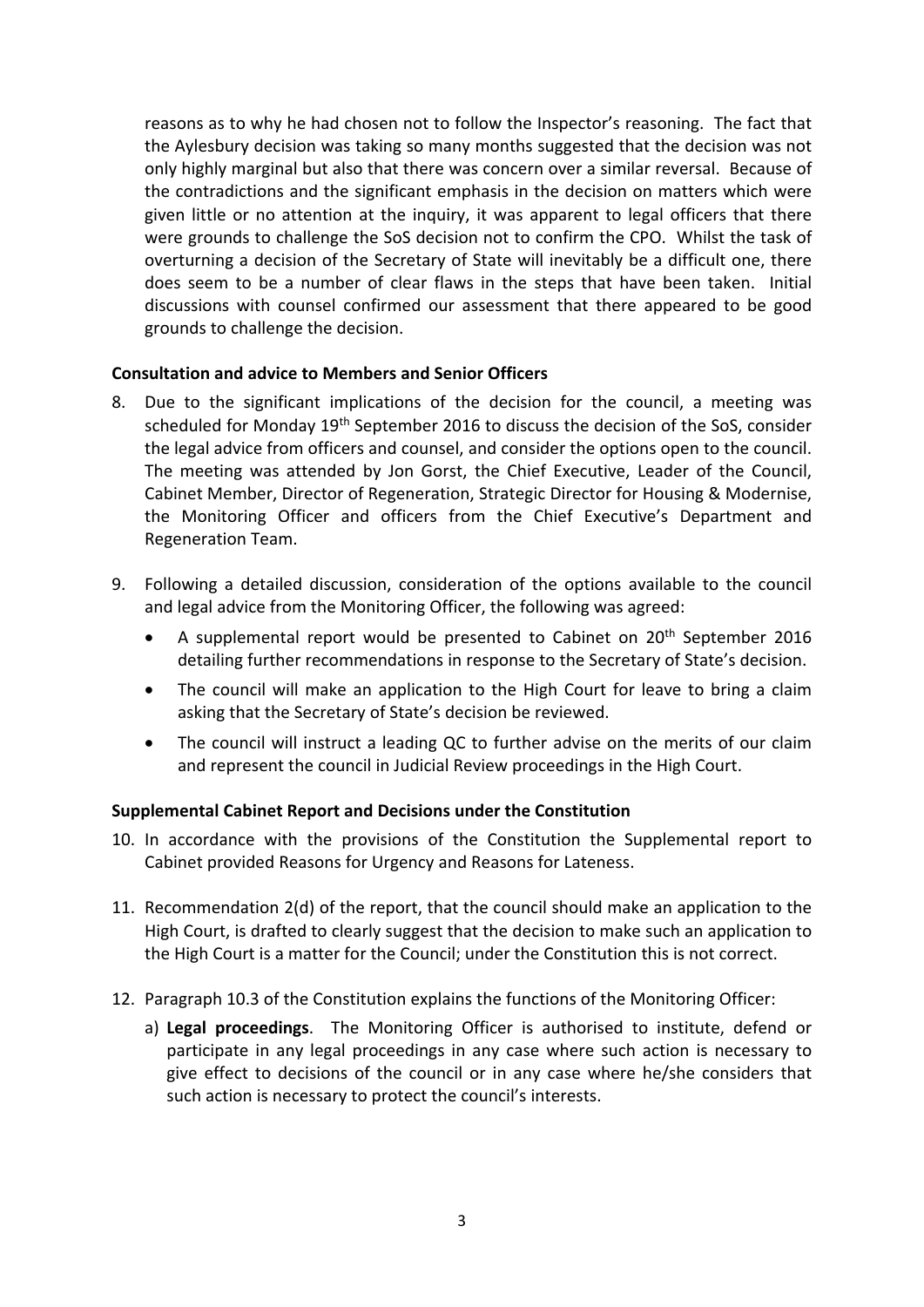- 13. Part 30 Matters Delegated to Officers, provides that **'All matters not reserved to Council Assembly, Cabinet or for a committee for decision are delegated to the appropriate chief officer and/or head of service.'**
- 14. The decision to institute court action is not reserved to any decision making body of the council and is therefore deemed to be delegated to the Monitoring Officer, the delegation is consistent with the role and function of the Monitoring Officer as noted in 10.3 of the Constitution.
- 15. In view of the provisions contained in the Constitution there was no requirement for Cabinet to take this decision. The rationale for Cabinet, including the decision in the report, was to be open and transparent with the residents of Southwark and key stakeholders that the decision of the Secretary of State was not the end of the process.
- 16. It is accepted that the Supplemental Report to Cabinet did not detail the legal advice received from the Monitoring Officer or counsel. Further, the report did not explain the consultation undertaken by the Monitoring Officer with senior officers and Members or contain advice from the Monitoring Officer. In the time available to present the report to Cabinet, there was insufficient time to include this information in the report. Further, as the decision to seek a Judicial Review was not a decision of Cabinet, it was not felt to be necessary to include this information. However, it should be noted that Jon Gorst was present in person at the Cabinet meeting and was expressly asked about the decision to challenge the SoS' finding. In addition, quite apart from the legal grounds, it should be appreciated that the SoS' position, if affirmed, undoubtedly indicates a shift in focus that will be hugely difficult to accommodate within the context of scheme viability and deliverability.

### **Judicial Review Application**

- 17. The timeline to submit an application for Judicial Review is 42 days from  $16<sup>th</sup>$  September 2016. Below is the very tight timeline which the Monitoring Officer and her team are working to:
	- Selecting a QC of appropriate experience in planning and compulsory purchase matters to work with the existing counsel in preparation of the claim.
	- Dealing with any errors of fact in the decision letters. The report from the Inspector is 82 pages in length so there are a considerable number of sections to consider. An example is in relation to the findings on daylight and sunlight issues.
	- By  $10<sup>th</sup>$  October, submitting to the DCLG (and to any interested parties) a letter before claim in accordance with the Pre-Action Protocol set out in the Civil Procedure Rules.
	- Allowing time for the SoS to respond to this letter.
	- After filing the claim at court (and this should ideally be by  $21^{st}$  October so it is not be left to the final week), the claim and all supporting documents need to be served on the defendant and all interested parties within 7 days.
	- The court will then decide whether or not to give leave to proceed with the Claim. This should be known by mid December